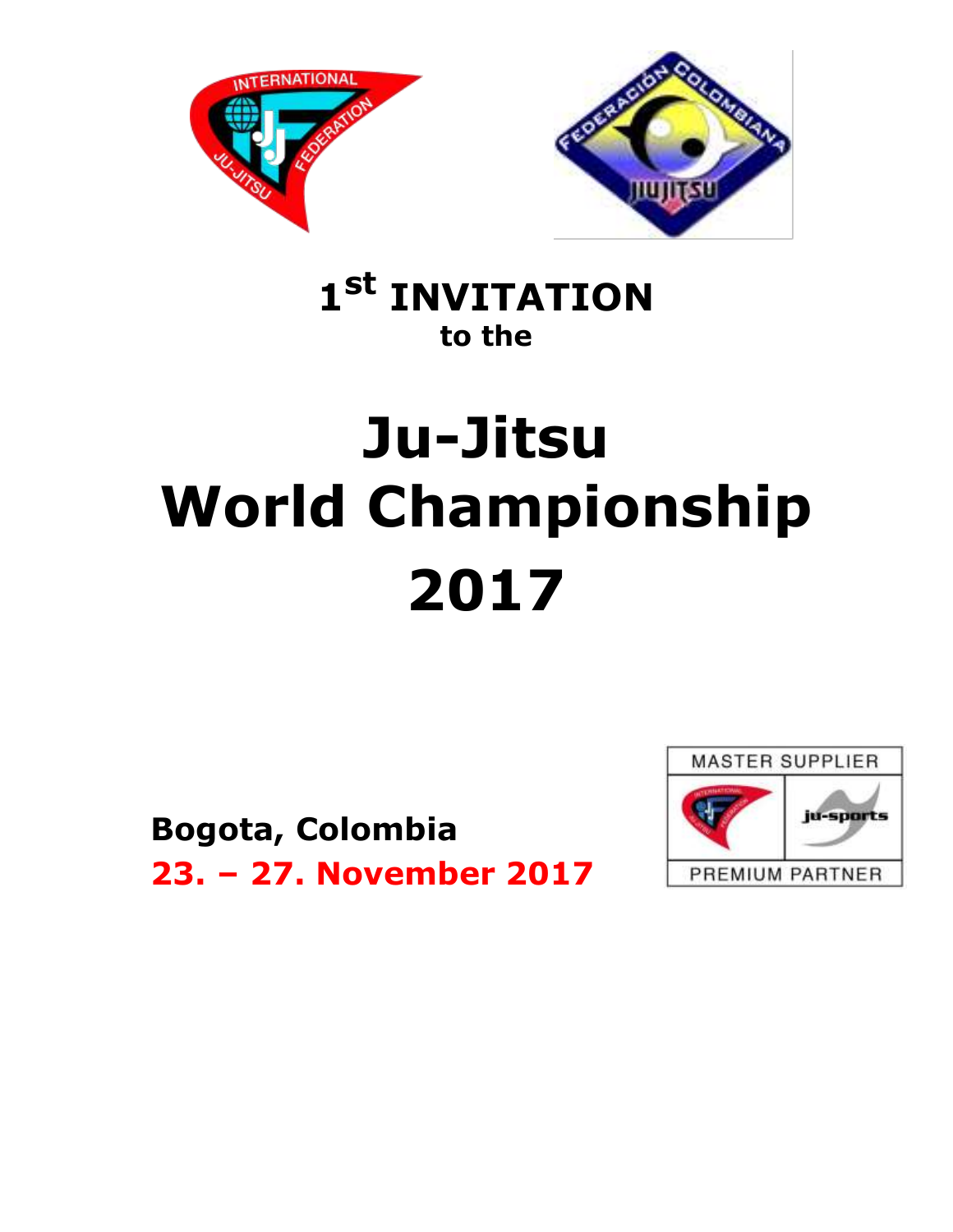

**NOVEMBER 24-26 2017** 

**BOGOTÁ D.C - COLOMBIA** Palacio de los Deportes

Hosted by: Federación Colombiana de Jiu Jitsu







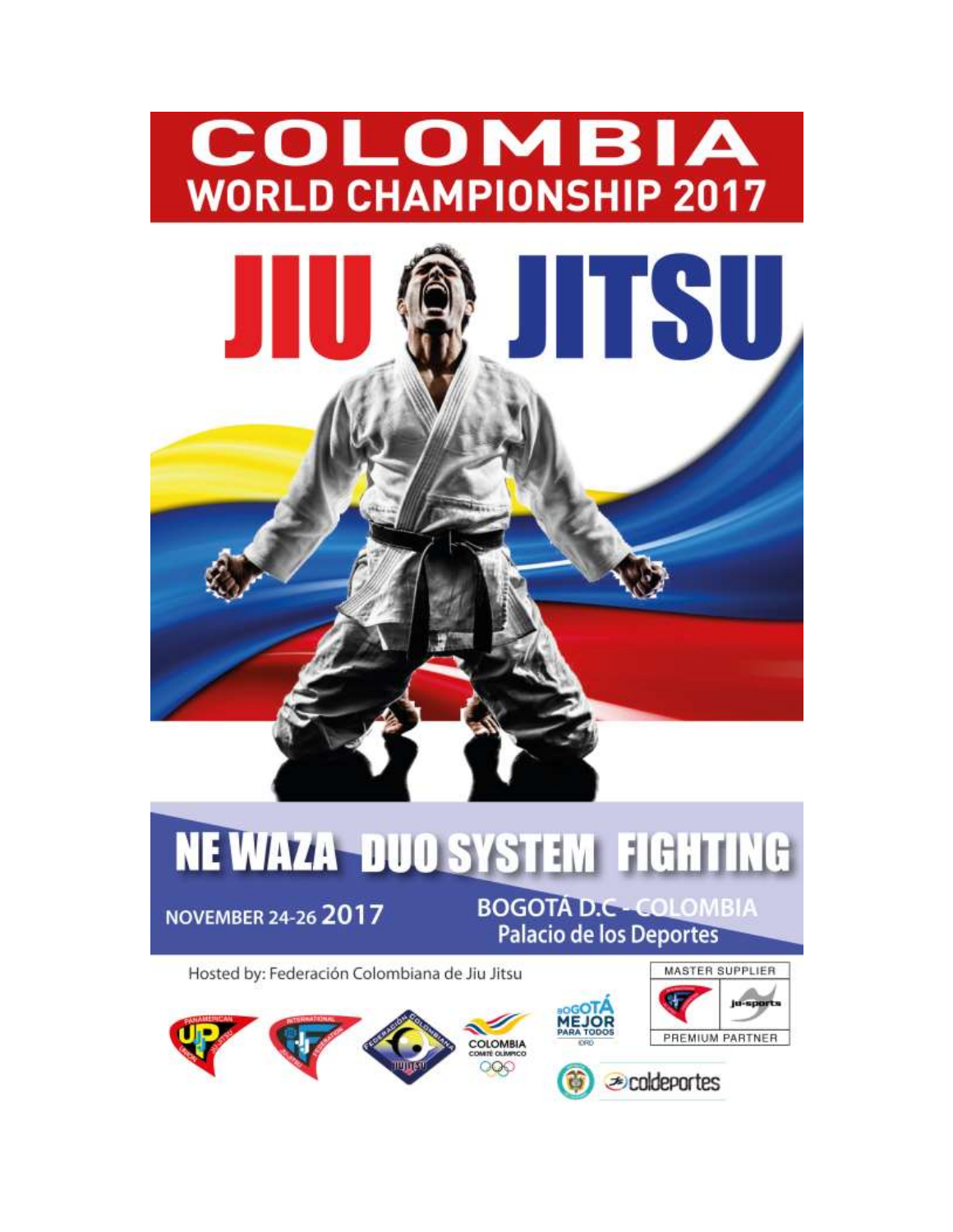## **Basic schedule DRAFT**

## *22rd November 2017*

- Arrival of delegations
- Referee course  $14.00 20.00$
- Training 16.00-20.00 (Centro de Alto Rendimiento, Calle 63 No. 47 06)

#### *23th November 2017*

- Arrival of delegations
- Referee course
- Accreditation
- Training 14.00-17.00 (Centro de Alto Rendimiento, Calle 63 No. 47–06)
- Meetings
- Referee refreshment Duo , Fighting, Ne-Waza
- Draw for all days (Hotel CAPITAL)
- Weigh-in for 24<sup>th</sup> Nov. (Hotel CAPITAL)

## *24th November 2017*

#### **Competition**

- Duo: Women Classic/ Mixed Show
- Ne- Waza: Men -85, -94, +94
- Fighting: Men -56, -62, -69, -77 / Women -70, +70
- Opening Ceremony
- Weigh-in for 25th Nov. (Palacio de los deportes)

#### *25th November 2017*

#### **Competition**

- Duo: Men Classic / Women Show
- Ne-Waza: Men -56, -62, -69, -77
- Fighting: Men -85, -94, +94 / Women -49, -55, -62
- Weigh-in for 26th Nov. (Palacio de los deportes)

#### *26th November 2017*

#### **Competition**

- Duo Mixed Classic / Men Show
- Ne-Waza Women all weights
- National Team Competition: Fighting & Ne-Waza
- Mixed Team Competition
- Closing Ceremony
- Gala Dinner

## *27th November 2017*

- **Convention**
- Referee course (Examination)
- Referee feedback (Evaluation)

*28th November 2017* **JJIF Session**

**INFO:**

*30th Nov. 01st Dec. 2017*

**World Beach Tournament in Cartagena**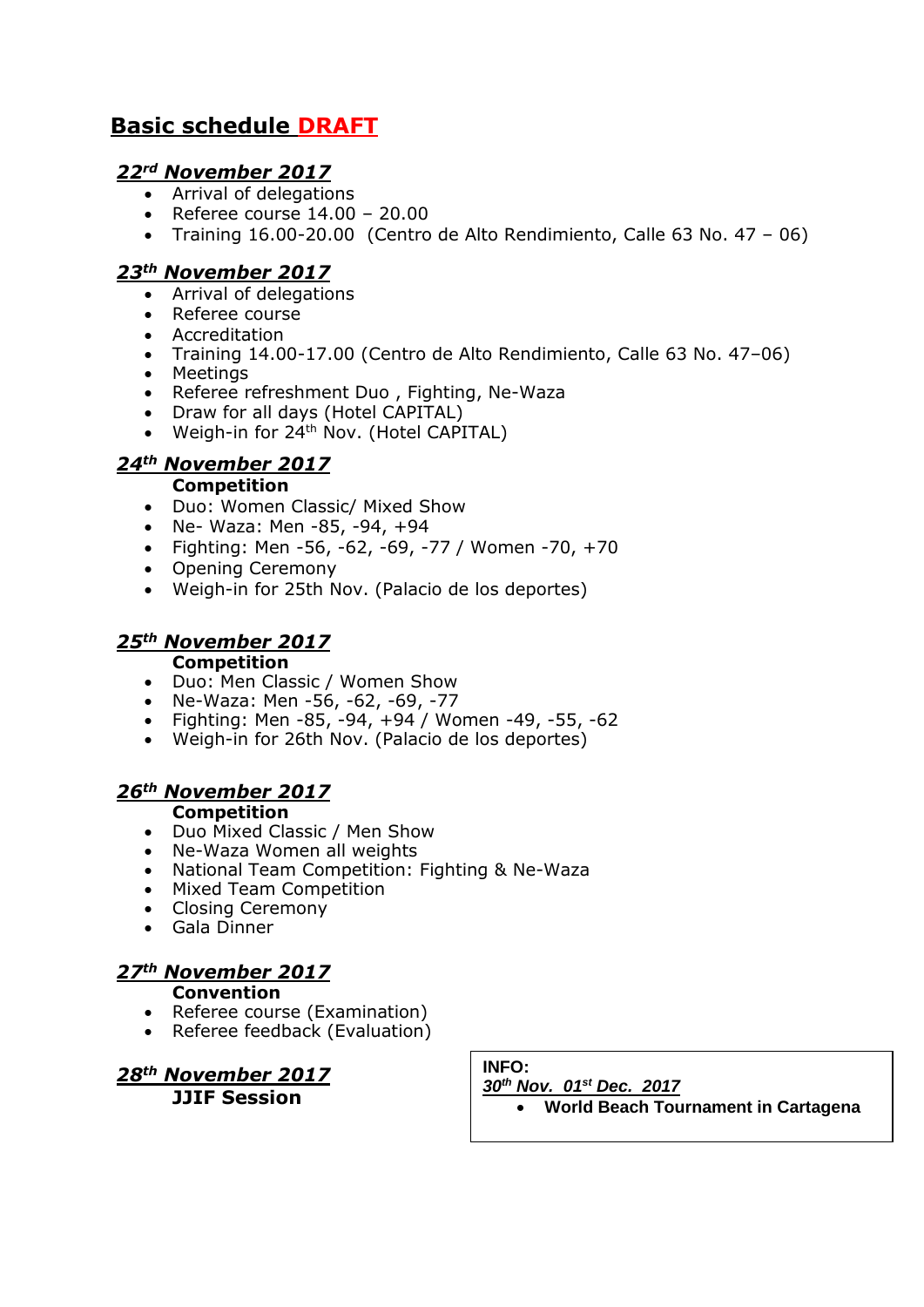## **JJIF Event Responsibilities:**

**JJIF Headquarter:**  [mail@jjif.org](mailto:mail@jjif.org)

**Joe THUMFART, JJIF Sports Director,** Joe@jjif.org Mobile: + 49 179 6229672

**Head of the referees**  N.N.

**Organizing National Federation: Federación Colombiana de Jiujitsu** [jiujitsucolombia@hotmail.com](mailto:jiujitsucolombia@hotmail.com) [worldchampionshipsjiujitsu2017@gmail.com](mailto:worldchampionshipsjiujitsu2017@gmail.com)

Whatsapp: +57 3184020581

## **COMPETITION PLACE**

## **Sports Hall "PALACIO DE LOS DEPORTES"**

Address: Carrera 63 #42-00, Bogotá, Bogota DC GPS coordinates: 4°39′21″N 74°05′03″O

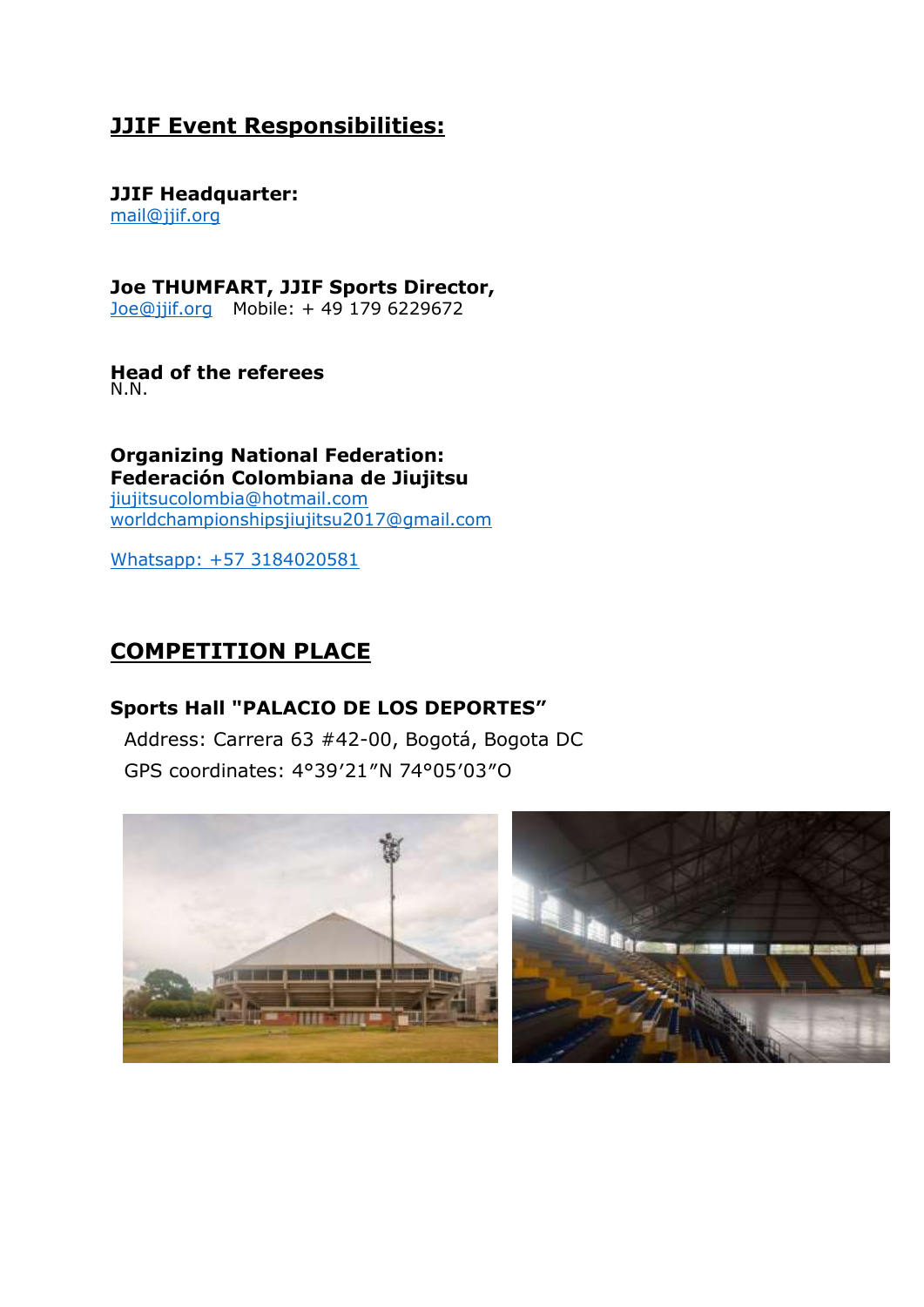## **OFFICIAL HOTELS**

#### **For all participants, who need to be accredited, the accommodation in an official hotel can only be booked through the organizers.**

For athletes, coaches, referees, medics and officials the Organizing Committee provides hotels in 3 categories on full board base (lunch & dinner is served in the sports hall during three days of competition). **Rooms have to be booked minimum for three (3) nights.** The prices quoted here are in US dollar per person/per night.

The organizer is providing official hotel for all delegations, in order to facilitate the meetings, the registration and weigh-in of all athletes. Packaged include Accommodation, Full board (3 meals) and the transport.

## **Category 1 Hotel Capital\*\*\*\*\* Bogota**

Address: Calle 25B N69A - 50, Bogotá, Cundinamarca Distance from the Sports Hall: 2,5 km (18 min by bus)

| Full board (breakfast, lunch &<br>dinner in the venue) | Price per person/per day |
|--------------------------------------------------------|--------------------------|
| Single room                                            | 130 US $($ \$)           |
| Twins room                                             | $95 \text{ US } (\$)$    |

## **Category 2 Hotel Parque 63\*\*\*Bogota**

Address: Calle 63 #36 21, Bogotá Distance to Sports Hall: 0,7 km (10 min by walk)

| Full board (breakfast, lunch &<br>dinner in the venue) | Price per person/per day       |
|--------------------------------------------------------|--------------------------------|
| Single room                                            | 100 US $($ \$)                 |
| Twins room                                             | $80 \text{ US } (\frac{4}{3})$ |

## **Category 3 Hotel (Club de la Policia)\*\* Bogota**

Address: Diagonal 44 Nº 68B - 30 Distance from the Sports Hall: 2,5 km (18 min by bus)

| Full board (breakfast, lunch &<br>$\vert$ dinner in the venue) | Price per person/per day |
|----------------------------------------------------------------|--------------------------|
| Twins room                                                     | 60 US $($ \$)            |

## The **binding hotel reservation** (Form 3) must be sent to the organizer by **October 16th 2017**.

Reservations will be processed strictly according to the date of booking. In case the requested hotel is fully booked, the federation will be informed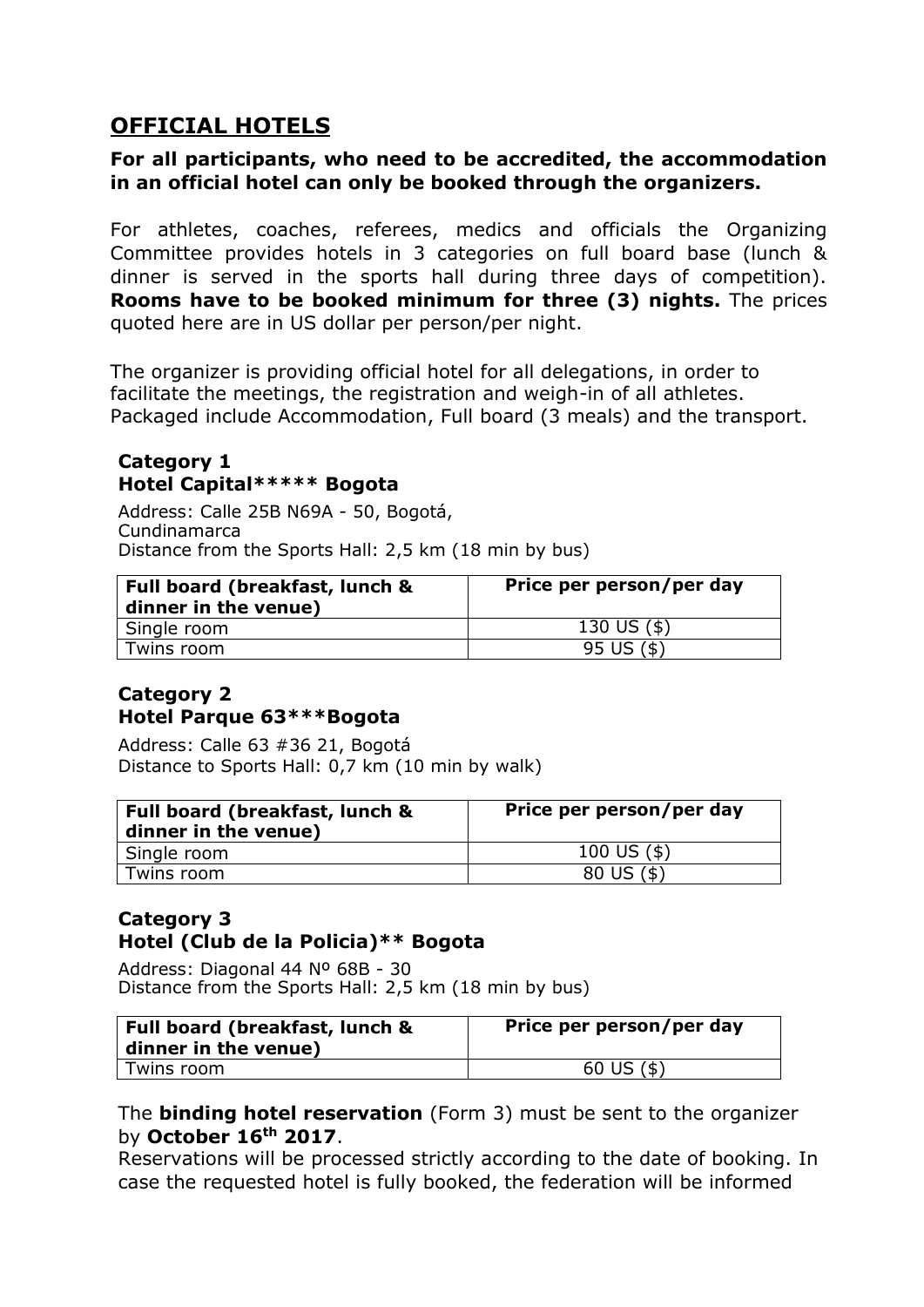and asked to make a new reservation. Reservations can be confirmed only after receiving at least 50 % of the total accommodation cost that must be sent to our bank account before **October 16th 2017**, otherwise accommodation cannot be guaranteed for your delegation.

In case a federation does not send the hotel reservation to the organizers before **October 16th 2017** a **10% surcharge** will be added to the expenses (in case of bank transfer and in case of cash payment!).

## **Account details:**

**SWIFT or BIC code**: COLOCOBM (If you are asked for 11 digits, add three X's, ie COLOCOBMXXX).

**Name of Bank in Colombia: BANCOLOMBIA** 

**Data of the Beneficiary**: FEDERACION COLOMBIANA DE JIUJITSU

**Document Number or NIT**: 900123386-0

## **Account Number in BANCOLOMBIA AHORROS**: 67469352380

In case of requesting the address (location) of BANCOLOMBIA, indicate: Oficina de Comercio Internacional, Bogotá: Calle 30 A No. 6-75 Piso 1 Torre sur

or to:

## **Ju-Jitsu International Federation**

UBS Switzerland AG

Place Saint-François 16, 1003 Lausanne

IBAN: CH40 0024 3243 4394 6361 C

BIC: UBSWCHZH80A

## **Financial conditions (Participation and Administration fee)**

**Participation fee competitors** (financial rules JJIF): US (**\$) 85,- per participant** 

**Administration fee: US (**\$) 100,- per participant**/** accreditation Only if not booking the accommodation and transport package trough organizer!

Please make payment **before October 16, 2017**.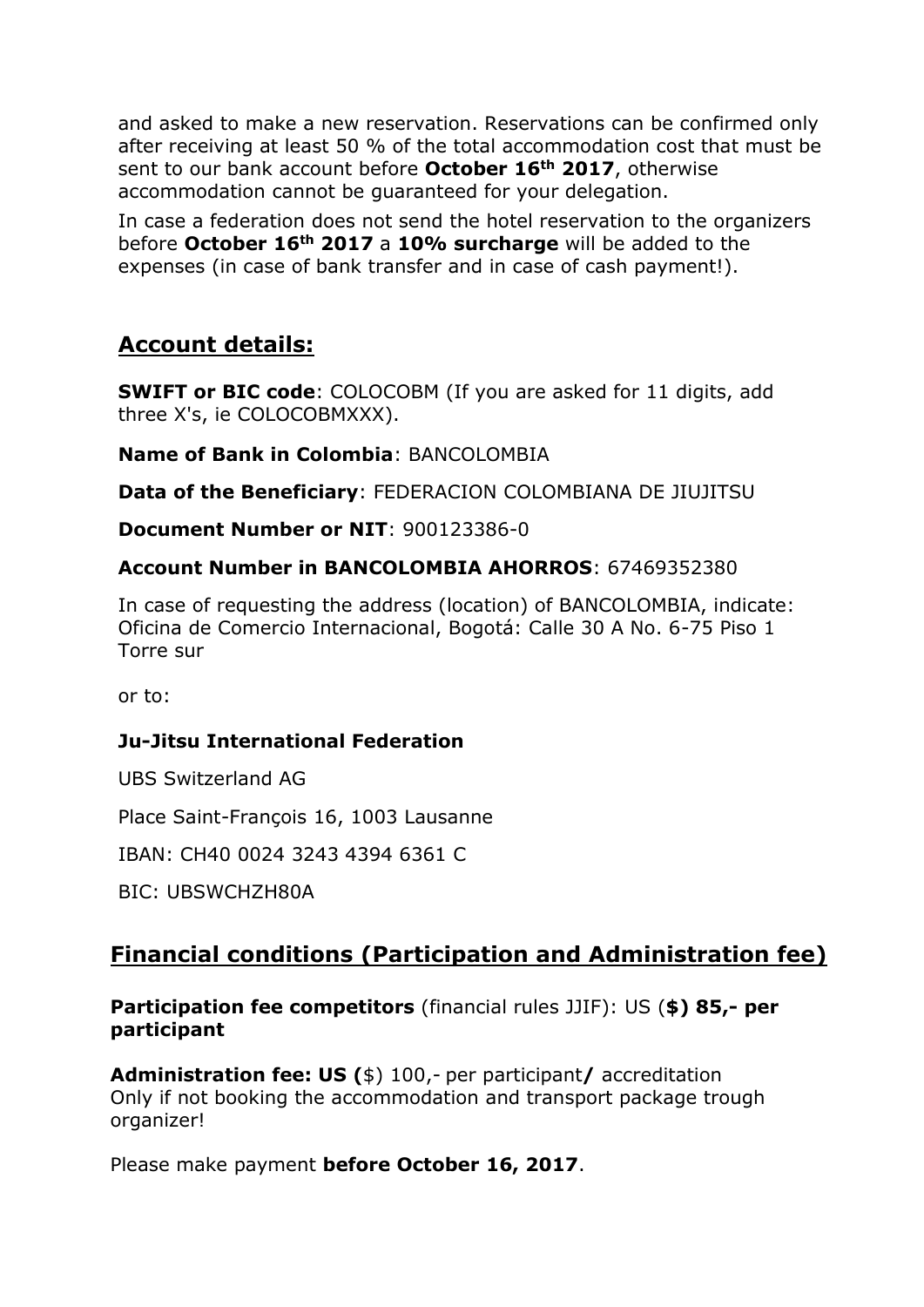## **Transport**

The OC will arrange transport from International Airport to the official hotel, for all participants who are placed in the official hotel, and also from hotels to the sports hall and, finally back to the airport.

Please, provide the organizers exact information about your arrival and departure (means of transport, time and date of arrival, flight number etc.), so they can organize everything on time.

**NEAREST AIRPORT**: (EL DORADO INTL) Bogotá Colombia Federations are responsible for their own travel to the above mentioned airport. The organizer will take care of the transportation from the above mentioned airports to the official competition hotel and competition venue during the competition for all persons accommodated at the official hotels.

## **VISA**

The organizer will help with obtaining entry visas for competitors and officials. Please specify all information that is needed in the invitation letters for visas and submit **Form 1** and a scanned copy of the first page of the passports until **October 17th 2017**.

## **Please check the insecurity of Visa application for your nation:**

For Visa request support please contact: jiujitsucolombia@hotmail.com

## **Registration:**

**Only online by: [https://www.sportdata.org/ju-jitsu/set-online/?subsystem\\_select=prod](https://www.sportdata.org/ju-jitsu/set-online/?subsystem_select=prod)**

**Video tutorial: [https://www.sportdata.org/ju-jitsu/set-online/faq\\_en.php?active\\_menu=faq](https://www.sportdata.org/ju-jitsu/set-online/faq_en.php?active_menu=faq)**

**Support for registration: [support@sportdata.org](mailto:support@sportdata.org)**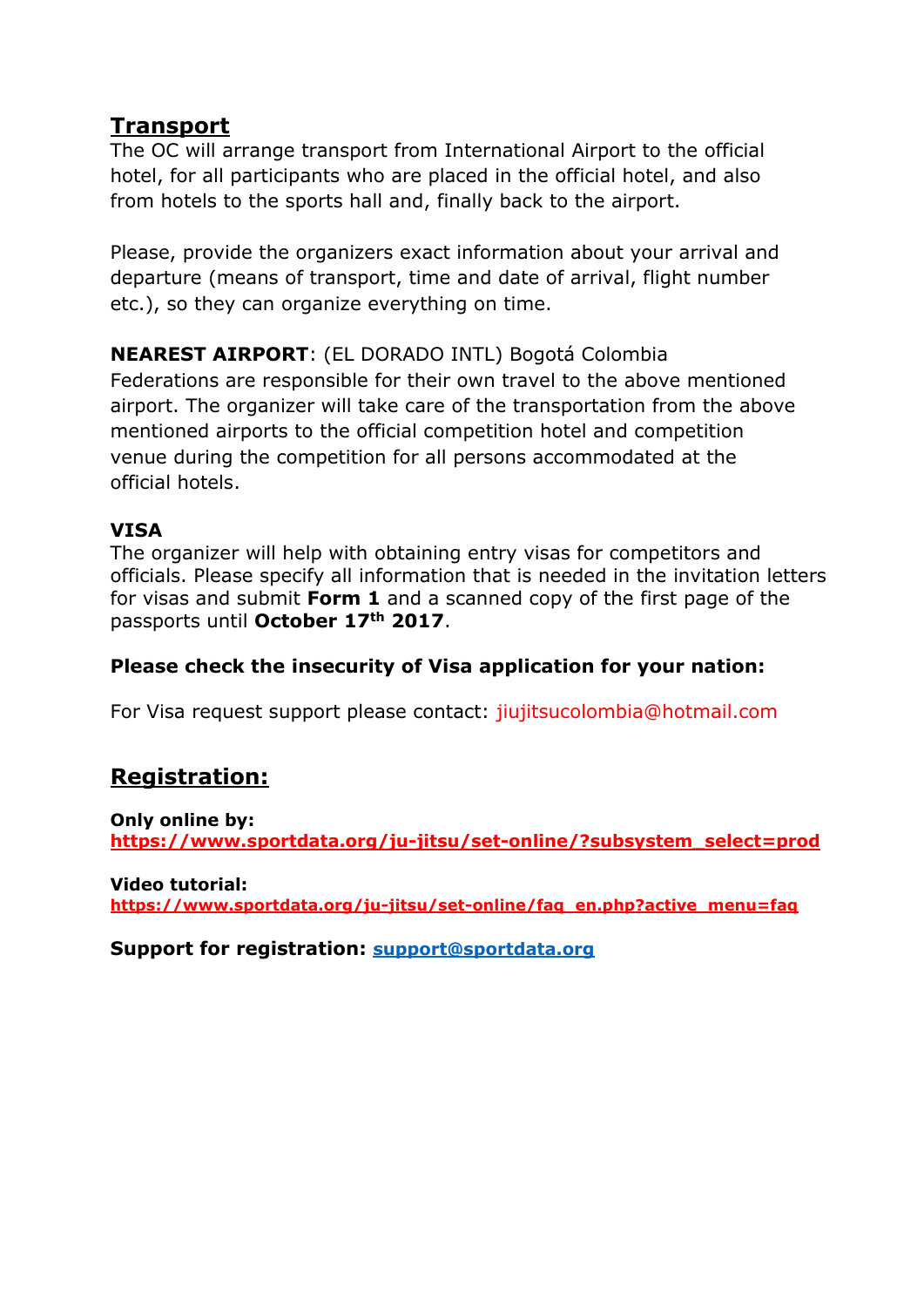## **Right to participate and categories**

Athletes must be presented and registered by their National Federation; All competitors must have a **legal passport of the nation they represent in the championship** and sports passport of their respective nation! The championship is open to all JJIF members!

## **Senior competition for Competitors 18 years and older!**

Participating athletes must be born in 1999 or earlier

## **In general two (2) competitors per Nation are allowed per category but there is a total limit of competitors per national federation**

## **DUO SYSTEM**:

- o Classic: max 6 couple/countries (2 duo mixt, 2 duo men, 2 duo women)
- o Show: max 6 couple/countries (2 duo mixt, 2 duo men, 2 duo women)

#### **Categories of Duo-System**

o Women; Men; Mixed

**Categories of Duo-System**

o Women; Men; Mixed

#### **JUJITSU FIGHTING**:

- o Men: max 10 athletes (max 2/category/country)
- o Women: max 7 athletes (max 2/category/country)

#### **Categories of Ju-Jitsu Fighting**

- o Women: -49kg; -55kg; 62kg; 70kg; +70kg
- o Men: 56kg; -62kg; -69kg; -77kg; -85kg; -94kg; +94kg

#### **JUJITSU NE-WAZA**:

- o Men: max 10 athletes (max 2/category/country)
- o Women: max 7 athletes (max 2/category/country)

#### **Categories of JJIF Ne Waza**

- o Women: -49kg; -55kg; 62kg; 70kg; +70kg
- o Men: 56kg; -62kg; -69kg; -77kg; -85kg; -94kg; +94kg

## **TEAM COMPETITION**:

- **Fighting System National Teams** one Team of:
	- o Men: -62kg, -69kg, -77kg, -85kg, +85kg
	- $\circ$  Women: -62kg, +62kg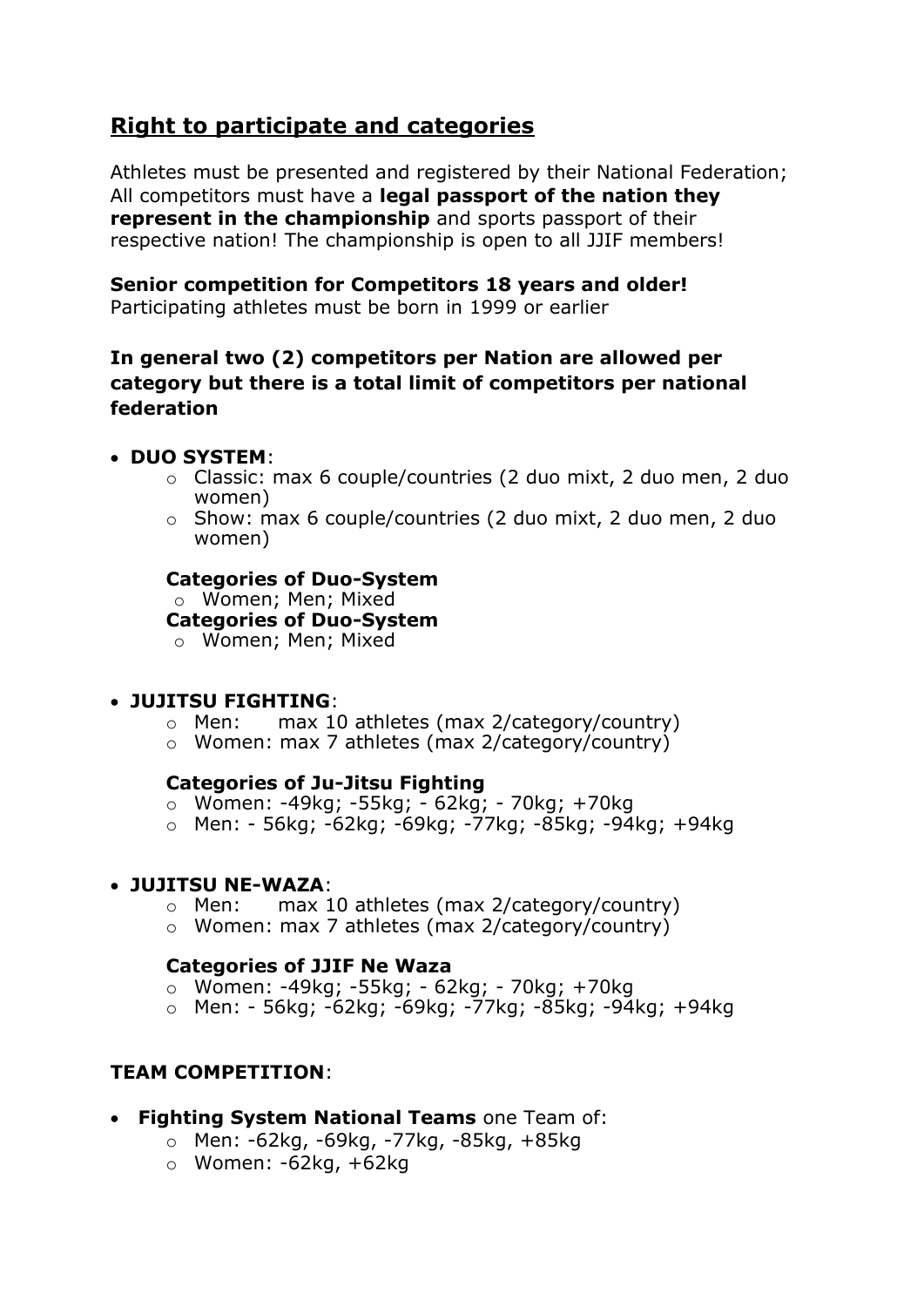- **Ne-Waza System National Teams** one Team of:
	- o Men: -62kg, -69kg, -77kg, -85kg, +85kg
	- $\circ$  Women: -62kg, +62kg
- **Mixed Team Competition National Teams** one Team of:
	- o Ne-Waza: Women -70kg; Men -77kg; Men -100kg
	- o Fighting: Women -70kg; Men -77kg; Men -100kg
	- o Duo classic (free team)

## **Weigh-in**

The athletes' official-weight in will be always be scheduled the day before the competition.

Athletes competing in more than one discipline (Fighting and Ne-Waza) must weigh in for each competition separately without any tolerance in weight.

National Fighting Team Competition athletes having fought at the individual championships will not be weighted–in again! Athletes participating only at the team championship must pass the weigh-in control the day before the competition.

## **Referees - Coaches**

**Referees:** Each country should provide minimum number of referees according to the following table:

| No of<br><b>Athletes per</b><br>country | <b>EUROPE</b> | <b>ASIA</b> | <b>AMERICA</b> | <b>AFRICA</b> | <b>OCEANIA</b> |  |  |
|-----------------------------------------|---------------|-------------|----------------|---------------|----------------|--|--|
| Min. Number of Referees                 |               |             |                |               |                |  |  |
| h                                       |               |             |                |               |                |  |  |
|                                         |               |             |                |               |                |  |  |

A fee of **800,- US (\$)** will be charged for not having the right number of referees and be collected by the JJIF organizing federation on the spot (conditioned for participation before the draw). This rule doesn't apply to new members during the first 3 years.

Qualified are referee of World A; World B license Continental A can be qualified in arrangement with the respective Head referee of discipline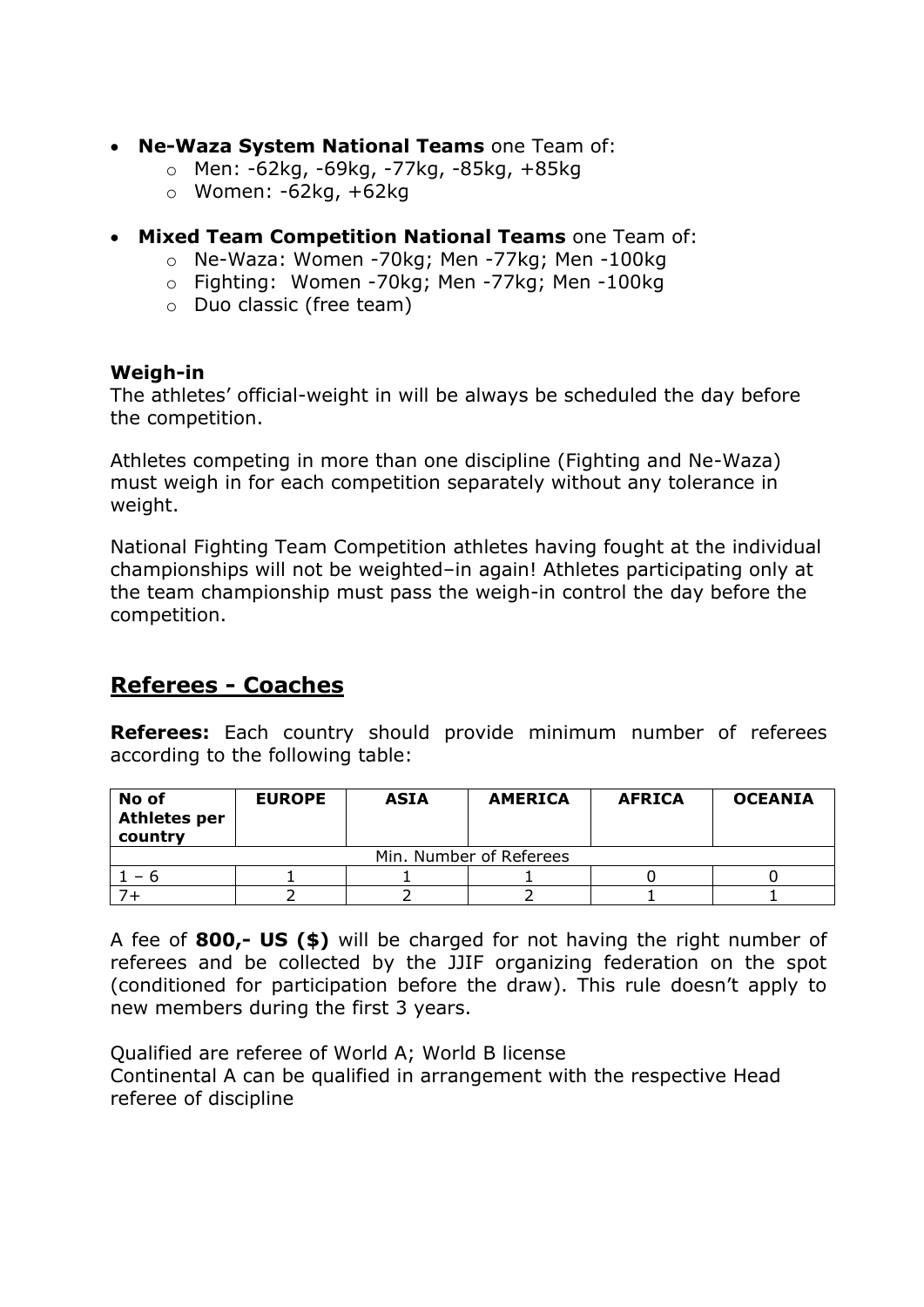## **Referee course**

A referee course in Duo; Fighting, and Ne-Waza will be held. The examination for International License consists of a theoretical test (in English language!!) and the practical Exam in special tournament on Monday, 27<sup>th</sup> Nov. (Referee course for license and examination costs each US\$ 100,-)

Referee refreshment on 23<sup>rd</sup> Nov, is mandatory for the acting referee in the competition.

## **Ju-Jitsu gi and protectors**

All competitors must have and use **white Ju-Jitsugi** according with the JJIF rules for official competitions.

Please observe the regulations of the JJIF as far as advertising on the Ju-Jitsu gi is concerned.

## **Rules and Draw**

- JJIF Competition Rules, JJIF Competition Organization and Planning. We make an appeal to all participants to respect fair-play and JJIF Book of Ethics! *(actual competition rules are provided also on the official web site of JJIF [www.jjif.org](http://www.jjif.org/) )*
- Computer program, approved by JJIF
- Draw will be made by the JJIF Sports Director and responsible officials from the National Federation (max 2 per NF), together with the IT specialist - the approved program will be used for the draw
- The draw will be done for all competition days and it is final!
- If a competitor will not have the correct weight at weigh-in or if the birth dates are not correct, he/she will stay in a pool/table but will automatically loose the matches.
- The Team Competition Rules will be adapted in time and referee constellation

## **Anti-doping Control**

All members should make their competitors aware that there will be a doping control for several athletes.

If you have entered in the Championship and are taking any medication or plan to take any medication, please check with your doctor whether your medication contains any substances on WADA's 2017 Prohibited List **[https://wada-main-prod.s3.amazonaws.com/resources/files/wada-2017-prohibited-list-en.pdf](https://wada-main-prod.s3.amazonaws.com/resources/files/wada-2016-prohibited-list-en.pdf)**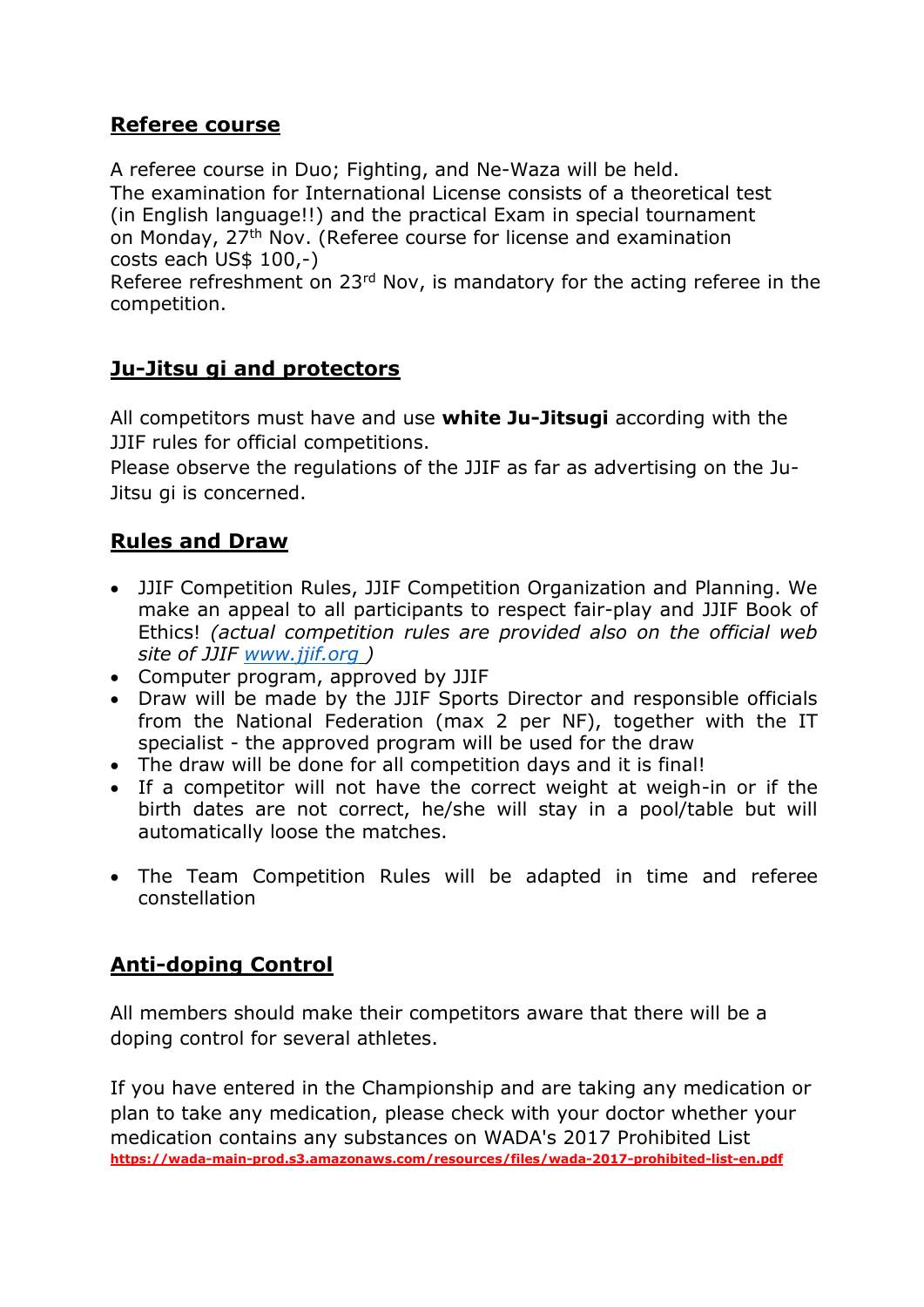You will need a Therapeutic Use Exemption (TUE), if it does. JJIF automatically recognizes all TUEs issued by National Anti-Doping Agency (NADAs), so please contact your NADA if you need a TUE and do not already have one.

If you have any difficulty in applying for a TUE through your NADA or there is no NADO in your country, please contact the JJIF TUE Committee [\(mail@jjif.org\)](mailto:(mail@jjif.org))

## **Peace and Sport project - Donation of Gi**

Since 2011 Colombia is running a PEACE and SPORT project with Children from socially disadvantaged environment.

We kindly ask the competitors to consider to leave their warm up/ training Gi (or maybe as well the competition Gi in Colombia as donation for the project!

## **Liability**

Neither the organizers of the event, nor the National Federation (or any of its officials or members) will be liable or responsible for any personal injury nor for any loss or damage to any property arising out of participations and travelling in connection with this championship.

Coaches and team leaders are responsible to make sure that all participants are physically fit, prepared and capable to cope with the championship.

## **RESPONSIBILITY OF THE FEDERATIONS**

## **Medical Certificate**

The sex certificate and the medical certificate of the competitors are not required. The competitors will compete under the full responsibility of the federations.

## **Insurance**

Each federation is responsible for insuring its competitors against 'injury and third part risk (public liability)' during the period of the championships. The UPJJ declines all responsibility.